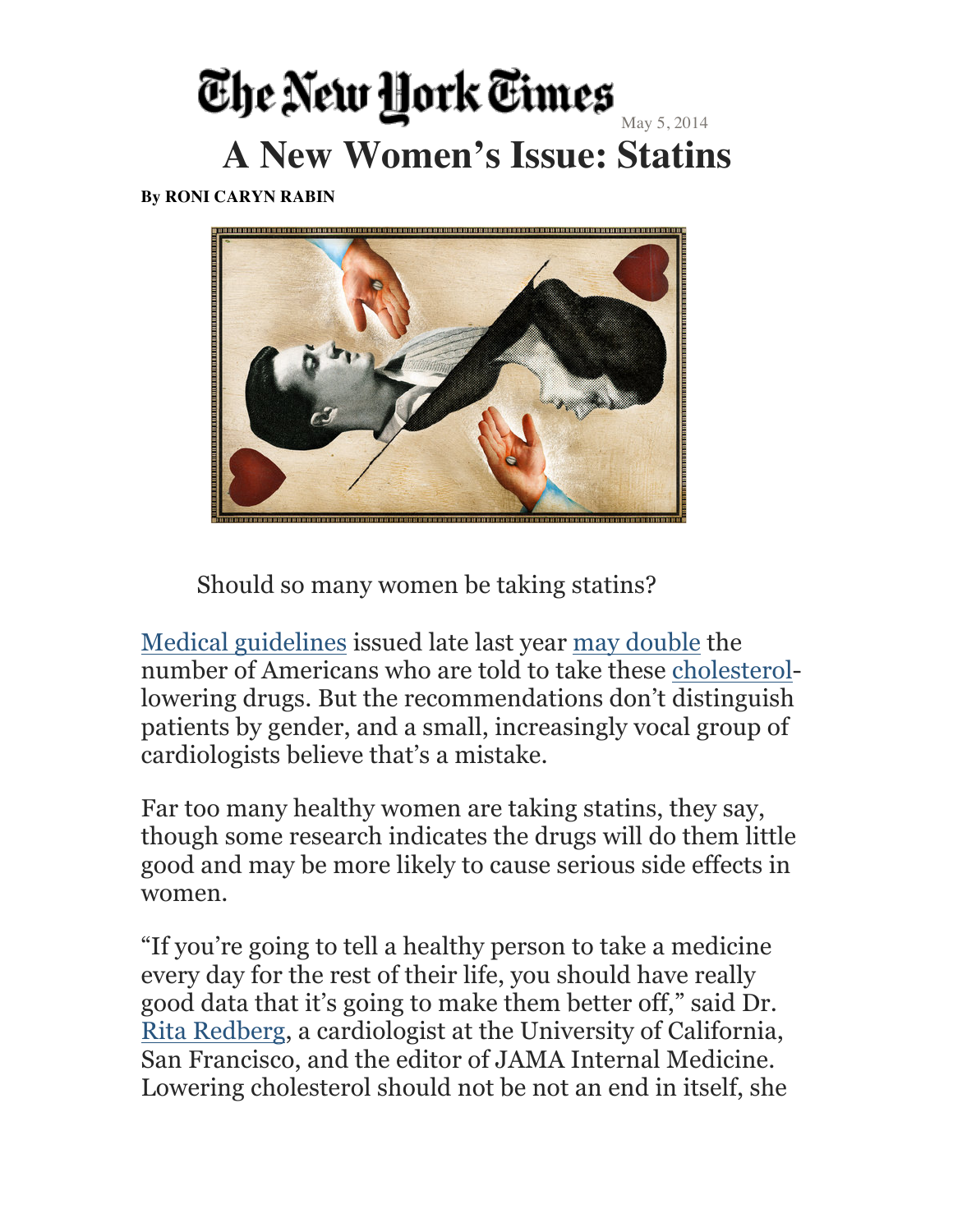May 5, 2014 added, and cholesterol may not play the same role in heart disease in women as in men. "You can have high cholesterol and still be really healthy and have a low risk of heart disease," she said.

Although women represent slightly more than half of the population, they have been vastly underrepresented in clinical trials of statins. As a result, evidence on the benefits and risks for women is limited.

Women tend to develop heart disease about 10 years later in life on average than men; women's risk begins to equal that of men when they reach their mid-70s.

Studies have found that healthy women who took statins to prevent cardiovascular disease did experience fewer episodes of chest pain and had fewer treatments like stents and bypass surgery. But statins didn't prevent healthy women from having their first heart attacks and didn't save lives.

The Jupiter trial, which included 6,801 women age 60 and older, found a significantly lower risk of so-called soft endpoints, like hospitalization for unstable angina, among healthy women taking statins.

But the absolute number of these health setbacks was small, and there was no significant reduction in heart attacks, strokes and deaths among these women. By contrast, male participants on statins had significantly fewer heart attacks and strokes.

"The data are underwhelming, to say the least," said Dr. Barbara Roberts, author of "The Truth About Statins: Risks and Alternatives to Cholesterol-Lowering Drugs" and an associate professor of medicine at Brown University.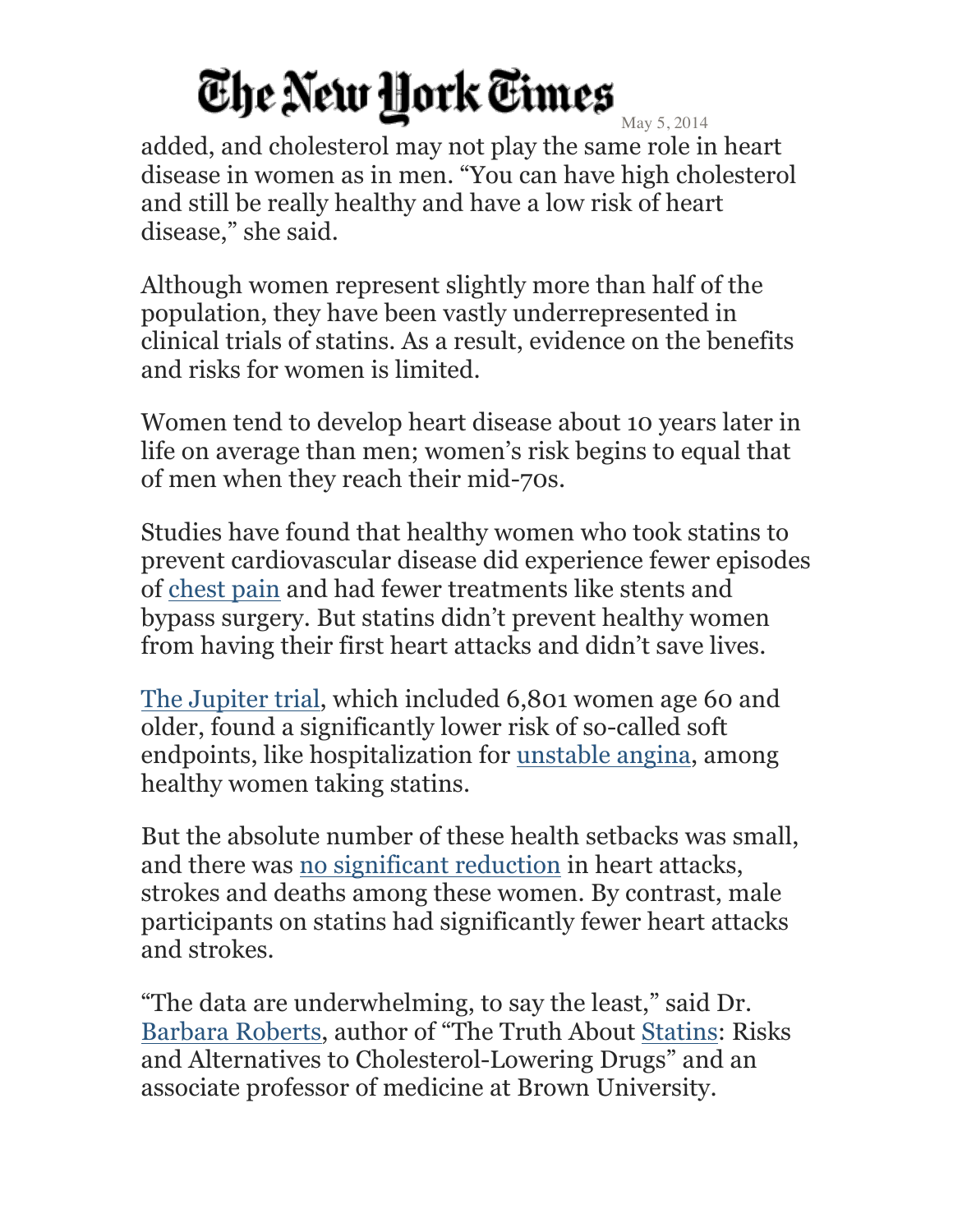May 5, 2014 "Women who are healthy derive no benefit from statins, and even those women who have established heart disease derive only half the benefit men do."

Dr. C. Noel Bairey Merz, director of the Barbra Streisand Women's Heart Center at the Cedars-Sinai Heart Institute in Los Angeles, disagreed. "We haven't shown that we can prevent deaths, because we just haven't enrolled enough women, and that's a crime," she said. "But the absence of data is not the same as negative data."

In the meantime, she said, "we can either sit on our hands or use our best judgment to make an educated guess, and can decide to treat." (Dr. Bairey Merz has had financial relationships with drug companies, including Abbott Vascular, Bristol-Myers Squibb and Gilead.)

The debate has taken on added urgency because of the risks associated with statins, which often are supposed to be taken daily for the rest of one's life. The drugs have long been known to cause muscle pain in some people and, more rarely, liver and kidney damage, as well as cognitive side effects like memory loss and confusion.

In 2010, Johns Hopkins researchers discovered that statins could, in rare instances, make the body produce antibodies against its own proteins, engendering a painful and debilitating muscle disease that actually gets worse when patients stop taking the drugs. But the most common side effect is diabetes.

In 2012, researchers published a study showing that postmenopausal women who took part in the Women's Health Initiative were much more likely to develop diabetes if they took statins, and diabetes itself increases the risk of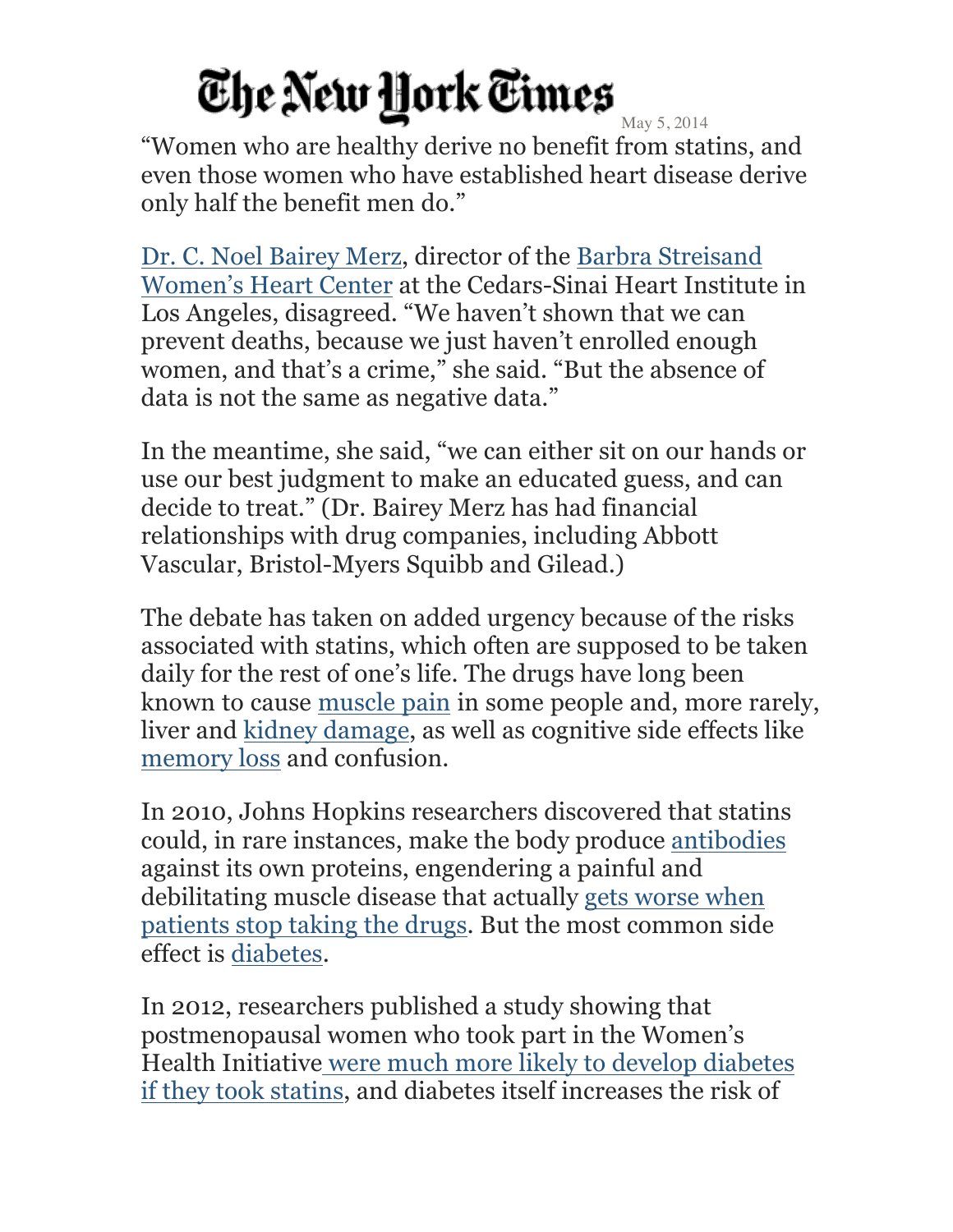May 5, 2014

heart disease considerably.

Despite the concerns, women are heavy users of statins, especially in midlife — when the gap in heart disease risk between men and women happens to be greatest. Some 16 percent of women ages 45 to 64 take statins, compared with 18 percent of men.

Over all, 26.9 percent of men 45 and over take statins, compared with 23.6 percent of women, though significantly more elderly men than elderly women use statins.

Even critics of statin use in healthy women say they would not hesitate to prescribe the drugs to patients with established heart disease. But since cholesterol readings are increasingly used as quality indicators to rate physicians and health plans, many younger adult women may feel pressured to take the medicine even though they are in good health, some doctors say.

"I have women come to me who were put on statins in their 30s by their physician because their cholesterol was a point or two above what's said to be normal," Dr. Roberts said. "This is insane."

But some healthy younger women certainly will go on to develop cardiovascular disease, Dr. Bairey Merz said, and statins may help prevent it. "I'm driving in my car, I'm perfectly healthy. Why do I have my seatbelt on?" she asked.

To some extent, the differences represent different philosophies.

Although the new treatment guidelines recommend lifestyle changes for lowering cholesterol, Dr. Bairey Merz said: "I